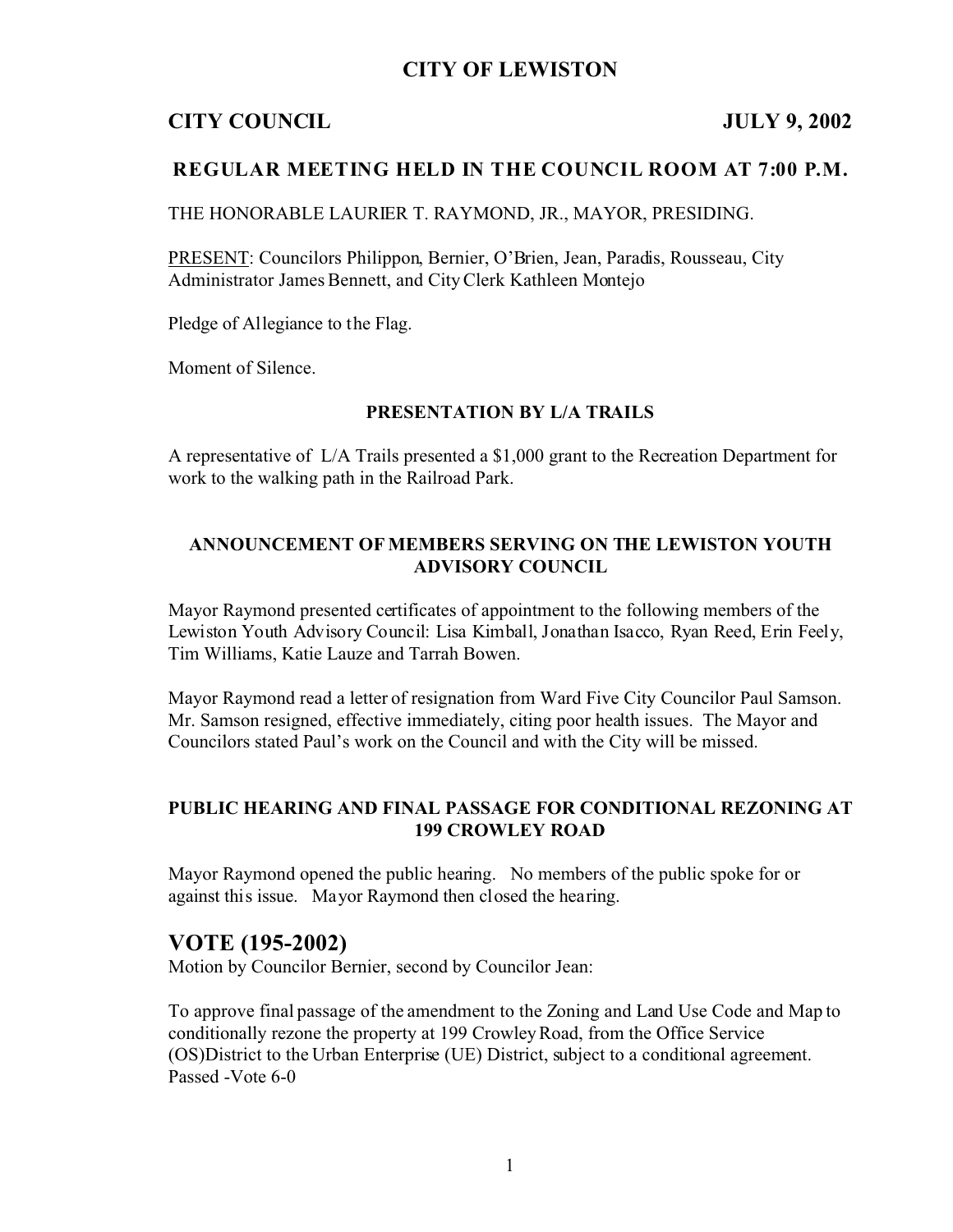#### **PUBLIC HEARING AND FIRST PASSAGE REGARDING AN AMENDMENT TO THE BUSINESS LICENSING ORDINANCE**

Mayor Raymond opened the public hearing. Ken Daigle of Little Joe's Café spoke and suggested that the City set the licensing fees based upon square footage, for restaurants and bars. He stated his business is located in a very small building, yet he pays the same annual fee as a very large business with the same type of license, which can accommodate more customers and therefore additional revenue.

# **VOTE (196-2202)**

Motion by Councilor Philippon, second by Councilor Paradis:

That the proposed amendment to the City Code of Ordinances, Chapter 22 "Businesses", Article II "Licenses", Section 22-46 "Schedule of Fees" receive first passage by a roll call vote and that the public hearing on said ordinance be continued to the meeting of August 20, 2002 for final passage. Passed - Vote 6-0

#### **APPROVAL OF OUTDOOR ENTERTAINMENT EVENT PERMIT FOR FESTIVAL DE JOIE**

Mayor Raymond opened the public hearing. No members of the public spoke for or against this issue. Mayor Raymond then closed the hearing.

## **VOTE (197-2002)**

Motion by Councilor Jean, second by Councilor O'Brien:

To conduct a public hearing on an application for an outdoor entertainment event and a special amusement permit for the Festival de Joie, and to grant a Special Amusement Permit for Dancing and Entertainment to the Festival de Joie Committee, and to grant a permit for an Outdoor Entertainment Event, as required by the City Code of Ordinances, Chapter 10, Article 1, Section 10-3, to the Festival de Joie Committee for outdoor music concerts for the annual Festival to be held at Railroad Park on August 2, 3 and 4, 2002, contingent upon positive recommendations from the Police Department, Fire Department and Code/Health Officer regarding compliance with all regulations, and compliance with all City ordinances. Passed - Vote 6-0

#### **APPROVAL OF OUTDOOR ENTERTAINMENT EVENT PERMIT FOR GREAT FALLS BALLOON FESTIVAL**

Mayor Raymond opened the public hearing. No members of the public spoke for or against this issue. Mayor Raymond then closed the hearing.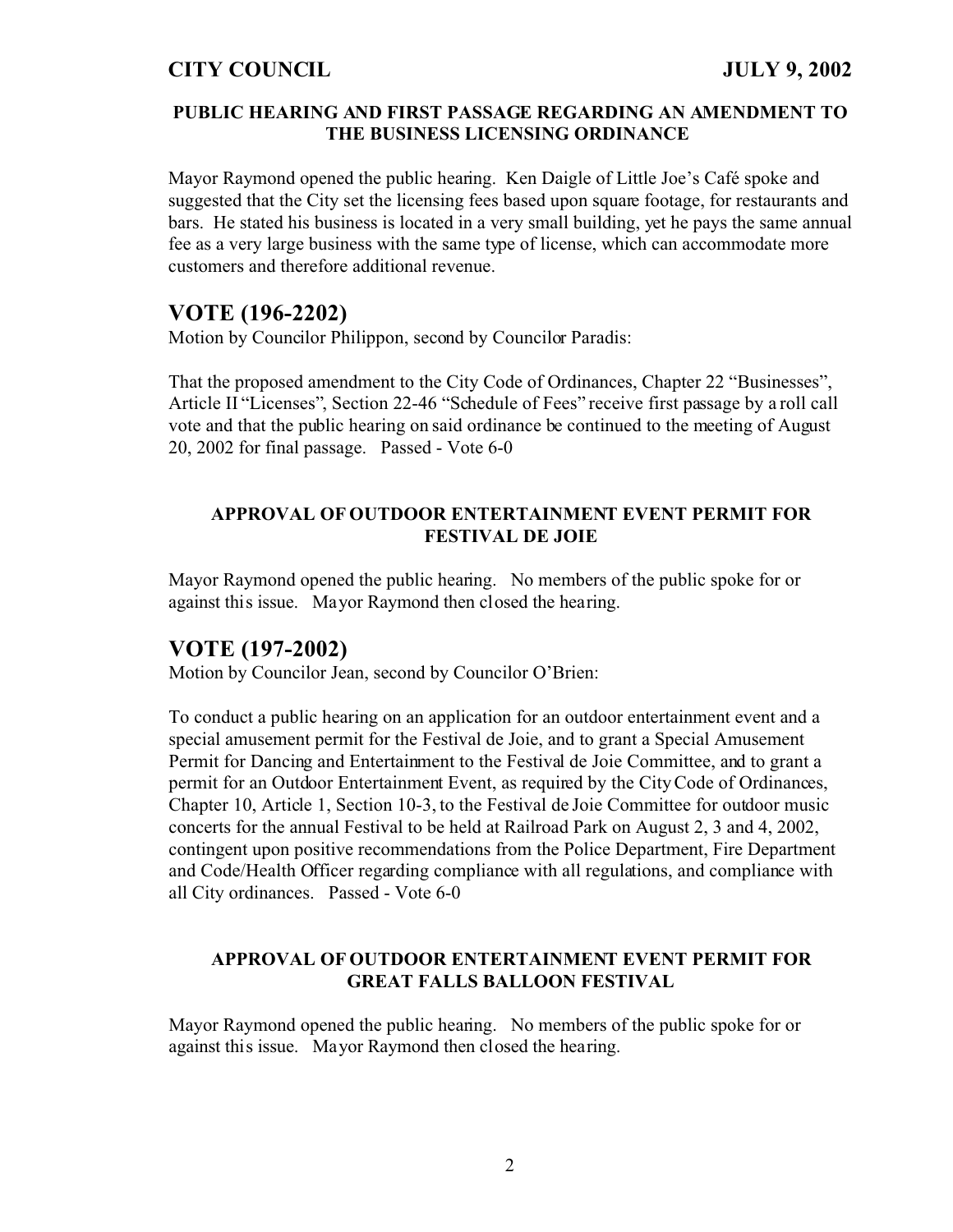# **VOTE (198-2002)**

Motion by Councilor O'Brien, second by Councilor Jean:

To conduct a public hearing on an application for an outdoor entertainment event for the Great Falls Balloon Festival, and to grant a permit for an Outdoor Entertainment Event, as required by the City Code of Ordinances, Chapter 10, Article 1, Section 10-3, to the Great Falls Balloon Festival Committee for outdoor music concerts for the annual Festival to be held at Railroad Park on August 16-18, 2002, contingent upon positive recommendations from the Police Department, Fire Department and Code/Health Officer regarding compliance with all regulations, and compliance with all City ordinances, and to approve the request for use of city services from the Great Falls Balloon Festival, Inc. as outlined on the attached sheet. Passed - Vote 6-0

## **APPROVAL FOR OUTDOOR ENTERTAINMENT EVENT AT KENNEDY PARK**

Mayor Raymond opened the public hearing. No members of the public spoke for or against this issue. Mayor Raymond then closed the hearing.

# **VOTE (199-2002)**

Motion by Councilor Jean, second by Councilor O'Brien:

To conduct a public hearing on an application for an outdoor music concert to be held at Kennedy Park on Saturday, July 27, 2002 from 1:00pm - 6:00pm/7:00pm. and to grant authorization of a permit for an Outdoor Entertainment Event, as required by the City Code of Ordinances, Chapter 10, Article 1, Section 10-3, to Jon Paradis, of The 33 Hour Famine band, for an outdoor music concert on Saturday, July 27, 2002 from 1:00pm to 6:00pm/7:00pm, contingent upon positive recommendations from the Recreation Department, Police Department, Fire Department and Code/Health Officer regarding compliance with all regulations, and compliance with all City ordinances. Passed - Vote 6-0

## **LIQUOR LICENSE APPLICATION FOR CHALET MOTEL**

Mayor Raymond opened the public hearing. No members of the public spoke for or against this issue. Mayor Raymond then closed the hearing.

# **VOTE (200-2002)**

Motion by Councilor Bernier, second by Councilor Jean:

To authorize the City Clerk's Office to approve the liquor license application and special amusement permit for the Chalet Motel, 1243 Lisbon Street, pending final approval from the state background check. Passed - Vote 6-0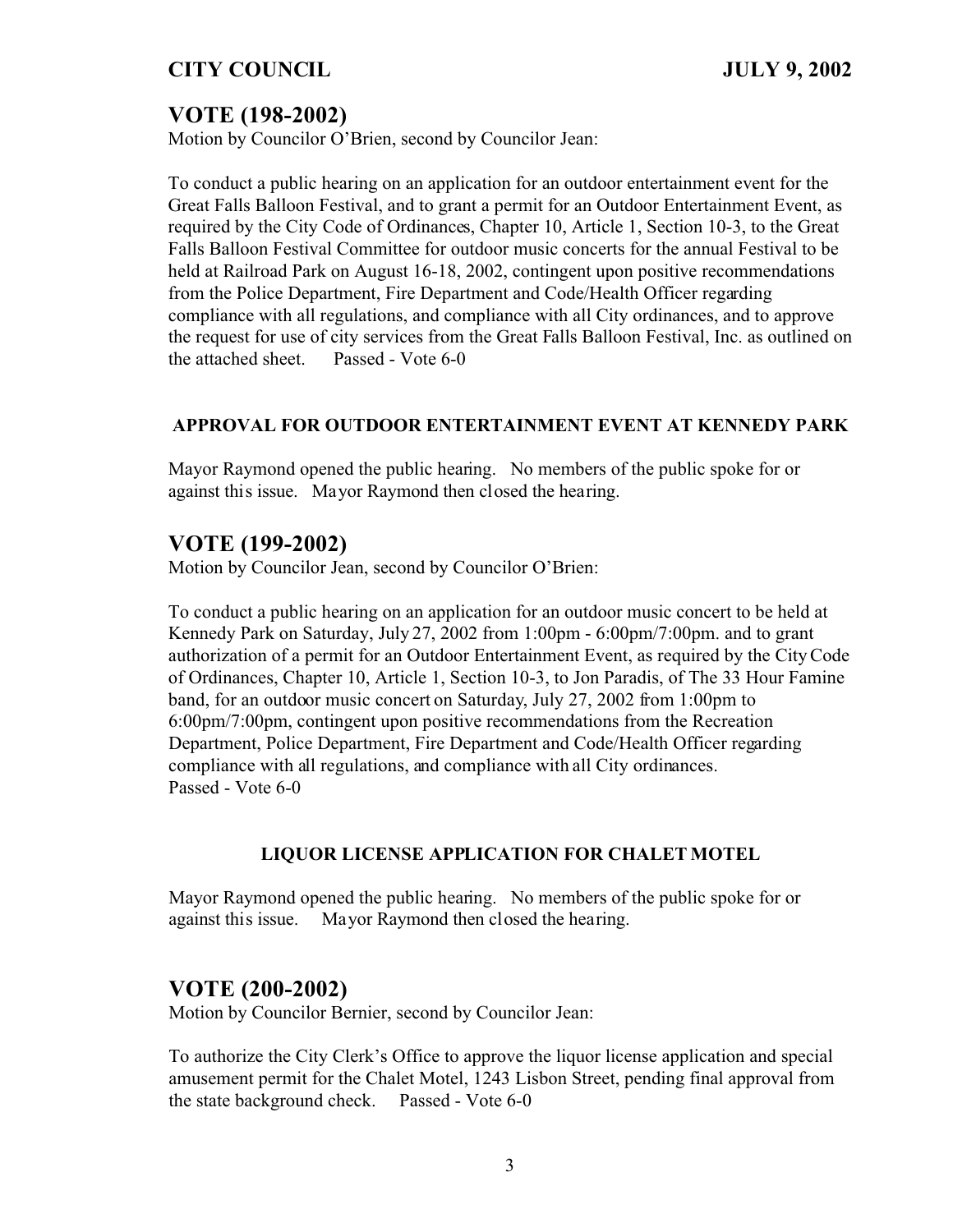#### **LIQUOR LICENSE APPLICATION FOR THE RAVEN BAR AND DANCE CLUB**

Mayor Raymond opened the public hearing. A resident asked who the managers of the club were going to be. The applicants identified themselves and stated they will be managing the facility. Mayor Raymond then closed the hearing. Councilor Paradis expressed concerns regarding noise and the residents at Oak Park.

# **VOTE (201-2002)**

Motion by Councilor Jean, second by Councilor Philippon:

To authorize the City Clerk's Office to approve the liquor license application and special amusement permit for The Raven Bar and Dance Club, Inc., 16-18 Park Street. Passed - Vote 6-0

#### **ADOPTION OF ORDERS ON SCHOOL FUNDING**

## **VOTE (202-2002)**

Motion by Councilor O'Brien, second by Councilor Philippon:

That the following Orders have passage:

ORDERED, That this City Council hereby authorizes the School Committee to expend appropriated monies per line in support of educational programs during Fiscal Year 2002-2003 as follows:

| <b>LINE</b>    | <b>DESCRIPTION</b>                   | <b>AMOUNT</b>         |
|----------------|--------------------------------------|-----------------------|
| $\mathbf{1}$   | Undistributed                        | \$<br>10,229,030.00   |
| $\overline{2}$ | Elementary Education - Instructional | 5,783,567.00          |
| 3              | Elementary Education - All Other     | 2,103,249.00          |
| $\overline{4}$ | Middle School - Instructional        | 2,172,700.00          |
| 5              | Middle School - All Other            | 618,756.00            |
| 6              | High School - Instructional          | 3,875,484.00          |
| 7              | High School - All Other              | 1,052,464.00          |
| 8              | <b>Special Education</b>             | 6,088,667.00          |
| 9              | Vocational - Instructional           | 1,202,370.00          |
| 10             | Vocational - All Other               | 552,074.00            |
| 11             | <b>Student Activities</b>            | 457,957.00            |
| 12             | <b>Adult Education</b>               | 430,889.00            |
| 13             | <b>TOTAL</b>                         | \$<br>34, 567, 207.00 |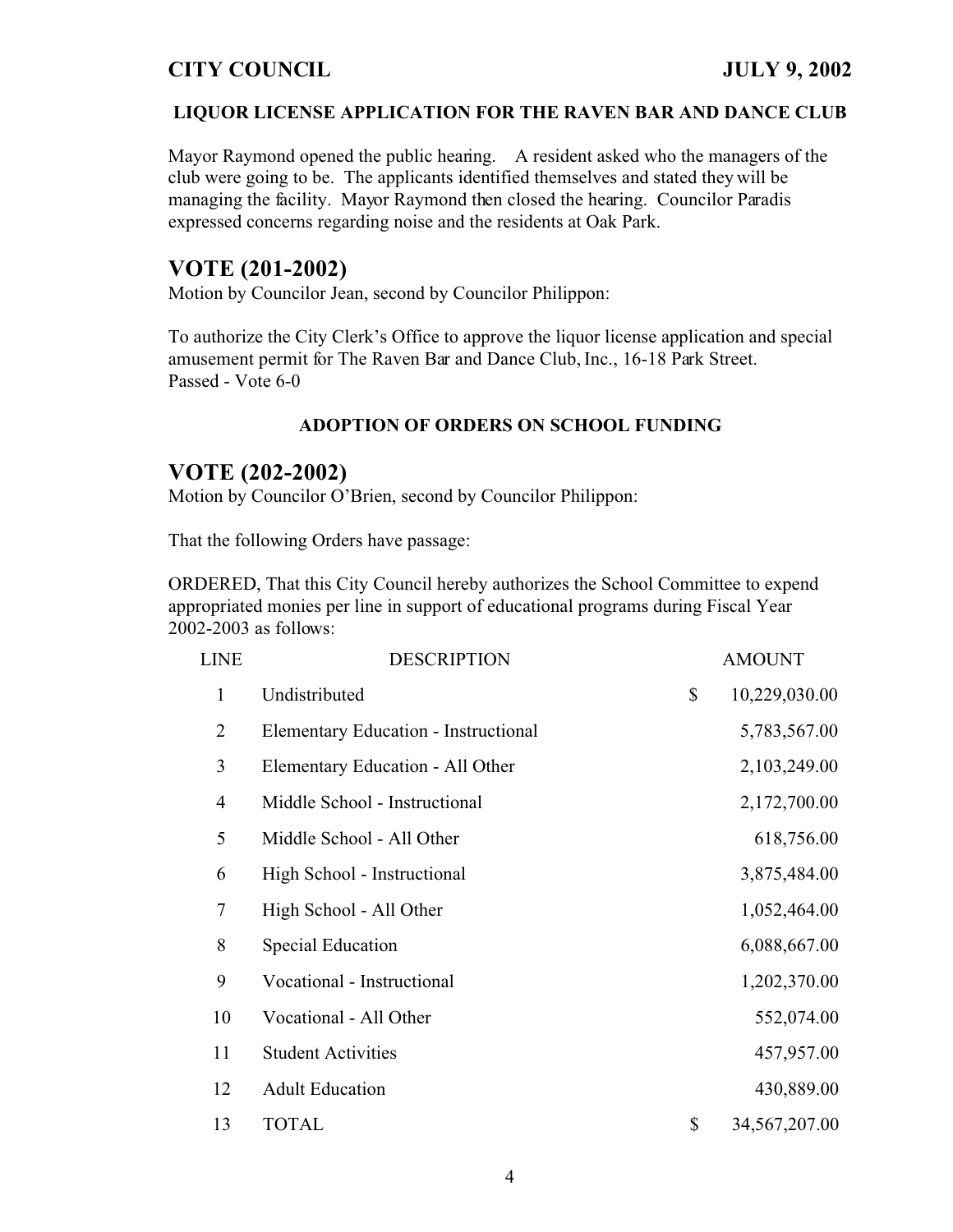ORDERED, That upon recommendation of the Department of Education, this City Council hereby authorizes an appropriation from the foundation allocation for school purposes the sum of \$31,107,703 and to raise as the local share of the foundation the sum of \$12,895,862.

ORDERED, That upon recommendation of the Department of Education, this City Council hereby authorizes an appropriation from the debt service allocation for school purposes, the sum of \$98,958 and to raise as the local share of the debt service, the sum of \$53,942.

ORDERED, That upon recommendation of the Department of Education, this City Council hereby agrees to appropriate \$2,029,391 in additional local funds under the provisions of 20-A, M.R.S.A., Section 15614.

ORDERED, That upon recommendation of the Department of Education, this City Council hereby authorizes the Lewiston School Committee to expend \$34,567,207 for the fiscal year beginning July 1, 2002 and ending June 30, 2003 from the state foundation allocation  $(18, 211, 841)$ , state debt service allocation  $(18, 45, 016)$ , student activities  $(15, 000)$ , rentals classrooms and auditoriums (\$12,000), state agency clients - special education (\$100,000), surplus-prior year (\$473,267), Medicaid reimbursement (300,000), local appropriation (\$14,979,195) for the support of schools.

ORDERED, That upon recommendation of the Department of Education, this City Council hereby authorizes an appropriation of \$430,889 for adult education and to bring forward surplus-prior year (\$-0-), and to raise as the local share for adult education the sum of \$247,889.

ORDERED, That upon recommendation of the Department of Education, this City Council hereby authorizes the Lewiston School Committee to accept the categories of funds listed below as provided by the Maine State Legislature.

| Category                                                                                  | <b>Estimated Amount</b> |
|-------------------------------------------------------------------------------------------|-------------------------|
| Dwight D. Eisenhower Act (1996-97) (Title II)                                             | \$<br>43,358.00         |
| Chapter I (Title IA)                                                                      | 1,075,452.00            |
| Chapter II (Title VI)                                                                     | 49,445.00               |
| Local Entitlement, Part B, P.L. 101-476                                                   | 618,154.00              |
| <b>Emergency Shelter Program</b>                                                          | 123,781.00              |
| Drug Free School Program (Title IV)                                                       | 27,205.00               |
| Carl D. Perkins Vocational and Applied Technology<br>Education Act of 1990 (P.L. 101-392) | 165,719.00              |
| Pre-Apprenticeship                                                                        | 5,000.00                |
| Maine Career Advantage                                                                    | 5,000.00                |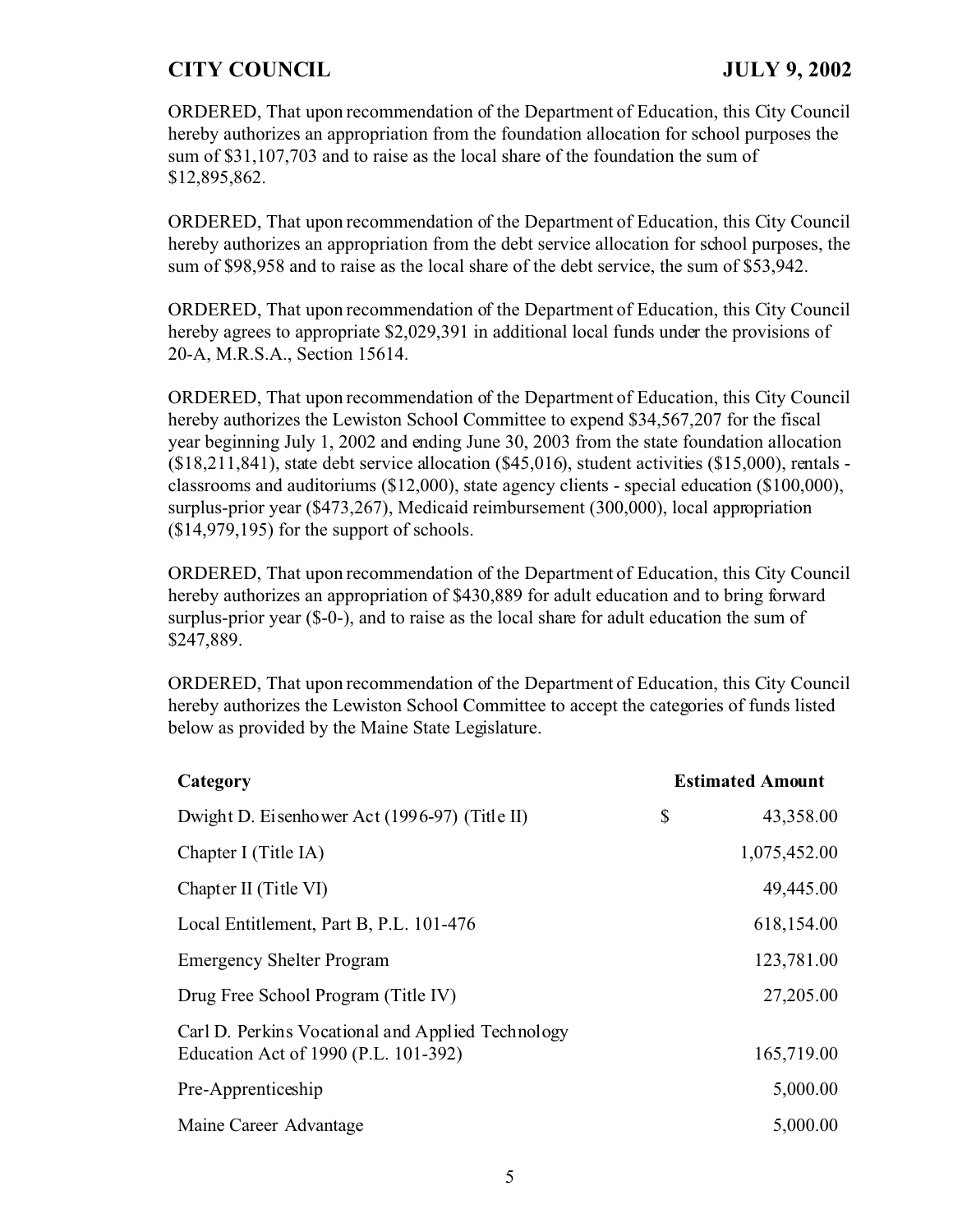| <b>Adult Basic Education</b>                   |          | 64,846.00    |
|------------------------------------------------|----------|--------------|
| Carl Perkins - Central Maine Technical College |          | 3,800.00     |
| <b>Class Size Reduction Grant</b>              |          | 223,098.00   |
| Learning Results                               |          | 44,570.00    |
| <b>ESTIMATED TOTAL</b>                         | <b>S</b> | 2,449,428.00 |

Passed - Vote 6-0

#### **ADOPTION OF FISCAL YEAR 2003 TAX RESOLVE**

## **VOTE (203-2002)**

Motion by Councilor Paradis, second by Councilor Rousseau:

That the Tax Resolve instructing the Chief Assessor to raise \$ 38,774,284 to finance the Fiscal Year 2003 budget, have first passage at this time by a roll call vote. Passed - Vote 5-1 (Councilor Jean opposed.)

# **VOTE (204-2002)**

Motion by Councilor Philippon, second by Councilor Bernier:

To suspend the Rules Governing the City Council to allow for final passage at this time. Passed - Vote 5-1 (Councilor Jean opposed.)

## **VOTE (205-2002)**

Motion by Councilor Paradis, second by Councilor Philippon:

*RESOLVED,* That the Chief Assessor of the City of Lewiston, Maine be ordered to raise by assessment upon estates of residents of the City of Lewiston, and upon estates of non-resident proprietors in said City of Lewiston for the current fiscal year commencing July 1, 2002, the sum of Thirty-Eight Million Seven Hundred Seventy Four Thousand Two Hundred Eighty-Four Dollars for the payment of the county tax, for ordinary indebtedness and expenses, for interest on the debt of the City of Lewiston, and for the payment of lawful debts and dues of the City of Lewiston.

A summary of the \$69,316,122 Appropriation Resolve, passed by the City Council on May 28, 2002, is on file in the City Clerk's Office.

| <b>Appropriation Resolve</b> |              | \$69,316,122 |
|------------------------------|--------------|--------------|
| LESS:                        |              |              |
| <b>Estimated Revenues</b>    | \$30,068,571 |              |
| Prior Years' Surplus         | 473,267      |              |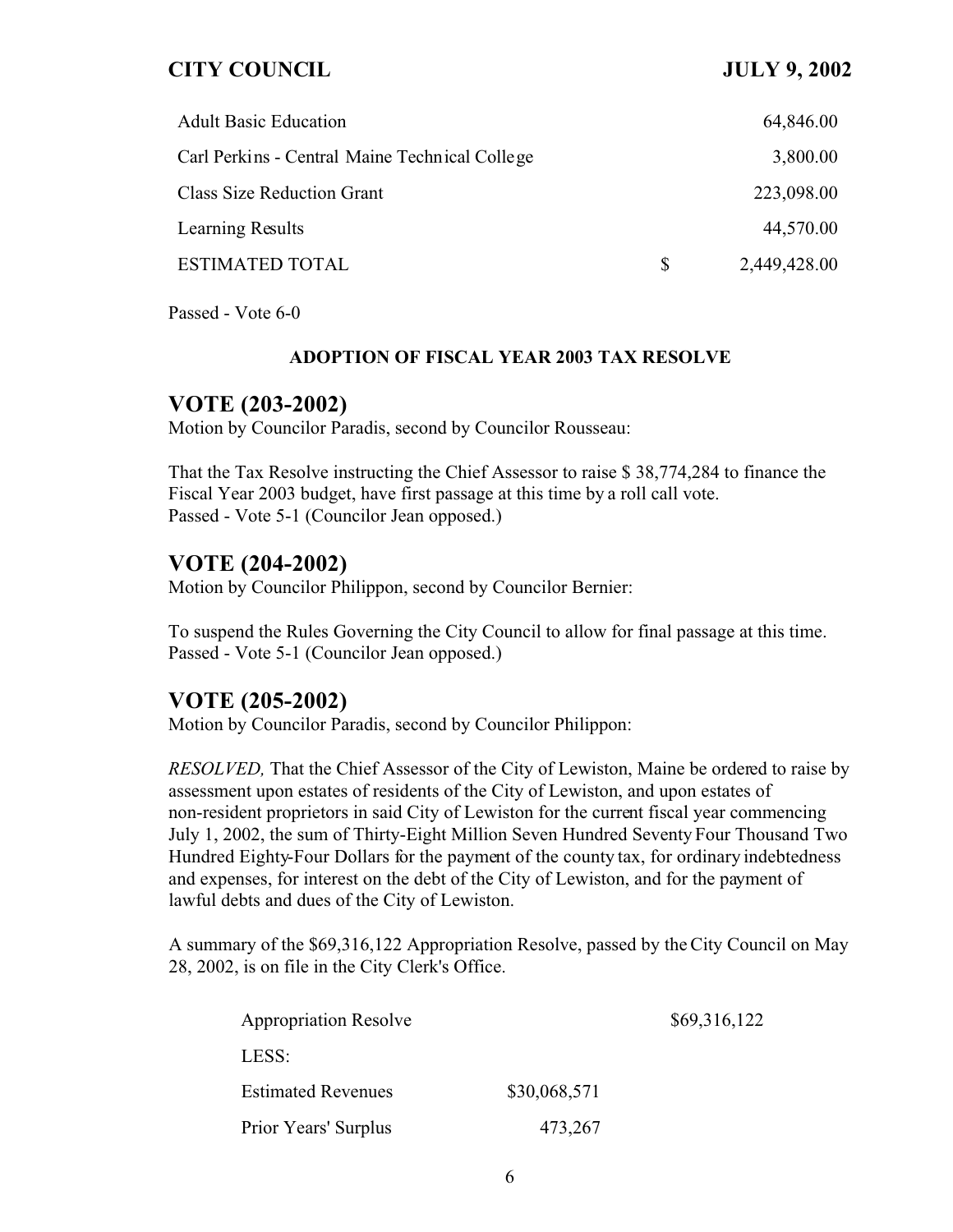| <b>Total Adjustments</b> | \$30,541,838 |
|--------------------------|--------------|
| Net Appropriation        | \$38,774,284 |
| TAX LEVY:                | \$38,774,284 |

Interest on Real and Personal Taxes will be charged on all taxes which shall remain unpaid after the respective due dates of September 15, 2002 and March 15, 2003, at the rate of 8.75%.

Any taxpayer who pays an amount in excess of that finally assessed shall be repaid the amount of the overpayment plus interest from the date of overpayment at the rate of 8%.

Passed - Vote 5-1 (Councilor Jean opposed.)

#### **CONDEMNATION ORDER FOR EMINENT DOMAIN PROCEEDINGS FOR 49 MAIN STREET**

Councilor Rousseau stated he has strong support for the development of the gateways into the City, yet is upset this item was put into motion without consulting the Councilors. Councilor Jean stated he is not pleased with the late notice regarding this topic and would like additional time to review and study the issue. The City Administrator stated that, by law, the required notices of the meeting have been mailed to the property owners and tenants and the notices have been posted by state requirements as well. He informed the Council that no other action has been taken on this item, and the Council needs to vote on the issue to proceed with any future action. Mr. Bennett stated that notices were sent in consultation with the Mayor. The Mayor said there has been a public outcry for improvements to the gateway areas, and the eminent domain process is fair and fair market value will be paid to the owners. He stated that no one is damaged by the taking, since fair market value will be paid by the City. Councilor Bernier inquired about issues such as commercial appraisals, relocation fees, environmental issues and so forth.

Several Councilors recommended going into executive session to discuss the City's rights and responsibilities for this issue with the City Attorney. The Mayor recommended finishing the remaining agenda items for the benefit of the public in the audience who may be waiting for other agenda issues, and the Council concurred.

#### **ORDER VACATING AND DISCONTINUING A PORTION OF PARK STREET ALLEY**

## **VOTE (206-2002)**

Motion by Councilor Paradis, second by Councilor Jean:

That the Order vacating and discontinuing a portion of Park Street Alley, be adopted. Passed - Vote 6-0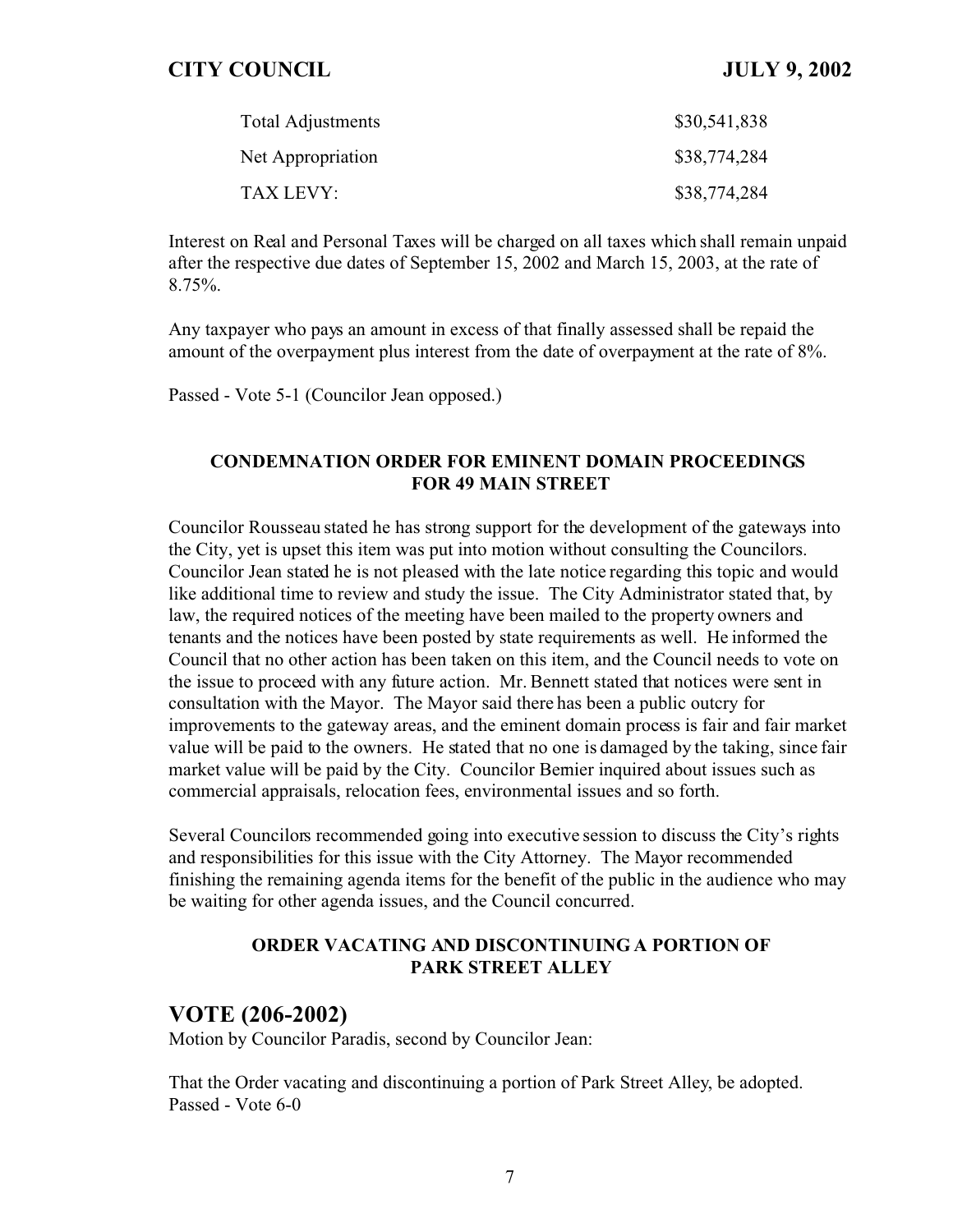#### **AMENDMENTS TO THE PERSONNEL POLICY REGARDING EMPLOYEE OF THE YEAR AND ANTI-NEPOTISM POLICY**

# **VOTE (207-2002)**

Motion by Councilor Philippon, second by Councilor Jean:

To approve the amendments to the Personnel Policies regarding the Employee of the Year Program and the Anti-Nepotism policy, as recommended by the Personnel Board and the Human Resources Director. Passed - Vote - 6-0

#### **LOCAL LAW ENFORCEMENT BLOCK GRANT**

## **VOTE (208-2002)**

Motion by Councilor Philippon, second by Councilor Jean:

To authorize the Chief of Police to accept the US Department of Justice's Local Law Enforcement Block Grant in the amount of \$38,555.00 in order to procure new technology and equipment. Passed - Vote 6-0

#### **TRAFFIC SCHEDULE AMENDMENTS**

## **VOTE (209-2002)**

Motion by Councilor Philippon, second by Councilor Jean:

To adopt the following amendments to the Traffic Schedule:

Section 21 - Parking Time Regulated, 15 Minutes - 8:00 AM to 6:00 PM

LAFAYETTE STREET Even numbered side, west side, beginning at a point 260' from the southwest corner of Lafayette St. & Campus Ave. and extending northeasterly on Lafayette St. a distance of  $20'.$ 

Note: (Additions are underlined; deletions are struck-out).

Passed - Vote 6-0

Councilor Paradis inquired about communications with Bates College, regarding this proposed traffic amendment and elimination of parking spaces. Councilor O'Brien stated that several public and citizen meetings were held regarding these changes and representatives from Bates College were present.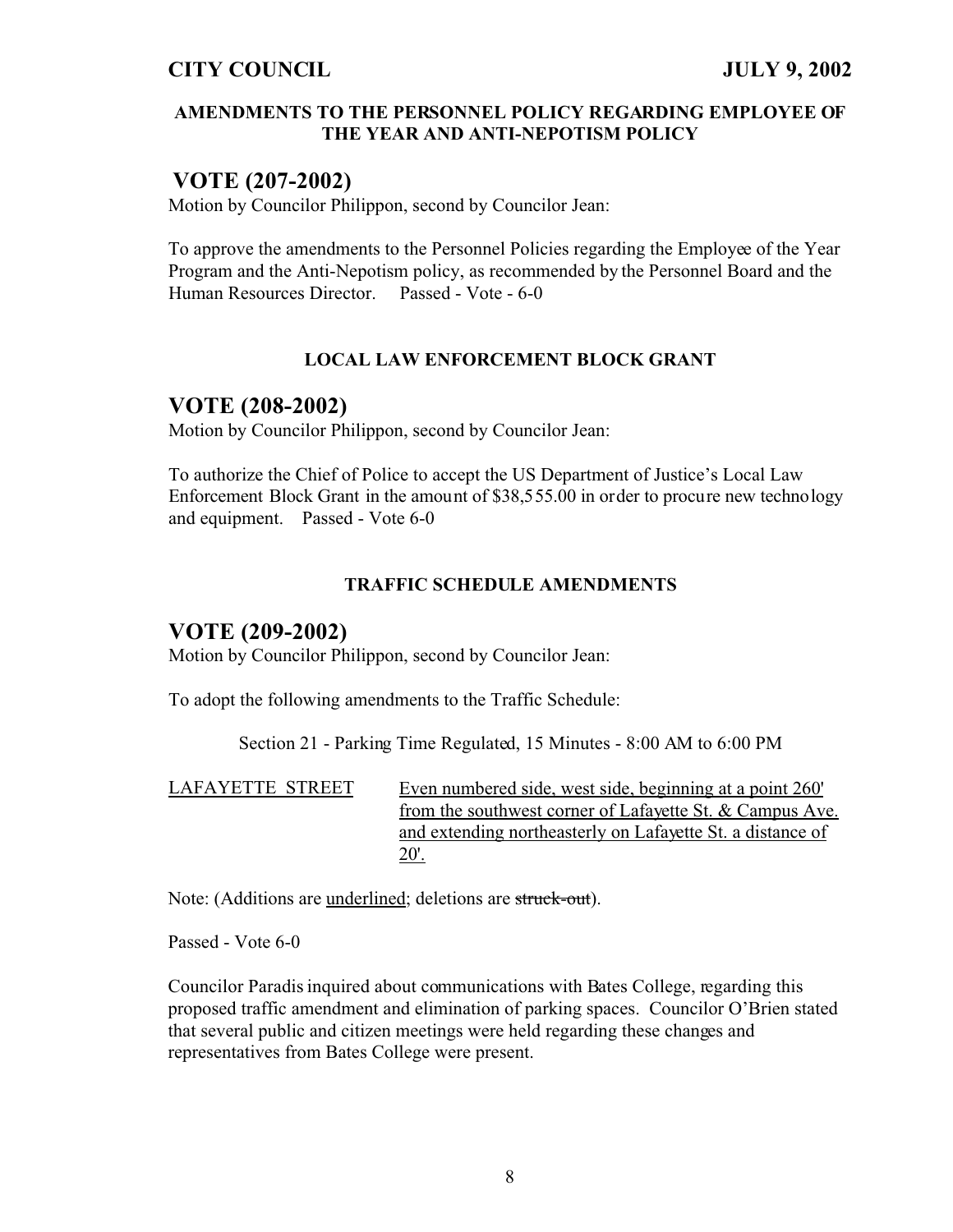# **VOTE (210-2002)**

Motion by Councilor Paradis, second by Councilor Jean:

To adopt the following amendments to the Traffic Schedule:

Section 50 - Parking Prohibited, All Times - Intersections (Tow Away Zone)

| <b>BARDWELL STREET</b> | Beginning at the southeast corner of Bardwell St. and Campus<br>Ave. and extending southerly on Bardwell St. a distance of 35'.    |
|------------------------|------------------------------------------------------------------------------------------------------------------------------------|
|                        | Beginning at the southwest corner of Bardwell St. and Campus<br>Ave. and extending southerly on Bardwell St. a distance of 35'.    |
| <b>CAMPUS AVENUE</b>   | Beginning at the southeast comer of Campus Ave. and Franklin<br>St. and extending easterly on Campus Ave. a distance of 35'.       |
|                        | Beginning at the southwest corner of Campus Ave. and Franklin<br>St. and extending westerly on Campus Ave. a distance of 35'.      |
|                        | Beginning at the southeast comer of Campus Ave. and Bardwell<br>St. and extending easterly on Campus Ave. a distance of 35'.       |
|                        | Beginning at the southwest comer of Campus Ave. and Bardwell<br>St. and extending westerly on Campus Ave. a distance of 35'.       |
|                        | Beginning at the southeast corner of Campus Ave. and Wood<br>St. and extending easterly on Campus Ave. a distance of 35'.          |
|                        | Beginning at the southwest corner of Campus Ave. and Wood<br><u>St. and extending westerly on Campus Ave. a distance of 35'.</u>   |
|                        | Beginning at the southeast comer of Campus Ave. and Nichols<br>St. and extending easterly on Campus Ave. a distance of 35'.        |
|                        | Beginning at the southwest comer of Campus Ave. and Nichols<br><u>St. and extending westerly on Campus Ave. a distance of 35'.</u> |
| <b>FRANKLIN STREET</b> | Beginning at the southeast corner of Franklin St. and Campus<br>Ave. and extending southerly on Franklin St. a distance of 35'.    |

Beginning at the southwest corner of Franklin St. and Campus Ave. and extending southerly on Franklin St. a distance of 35'.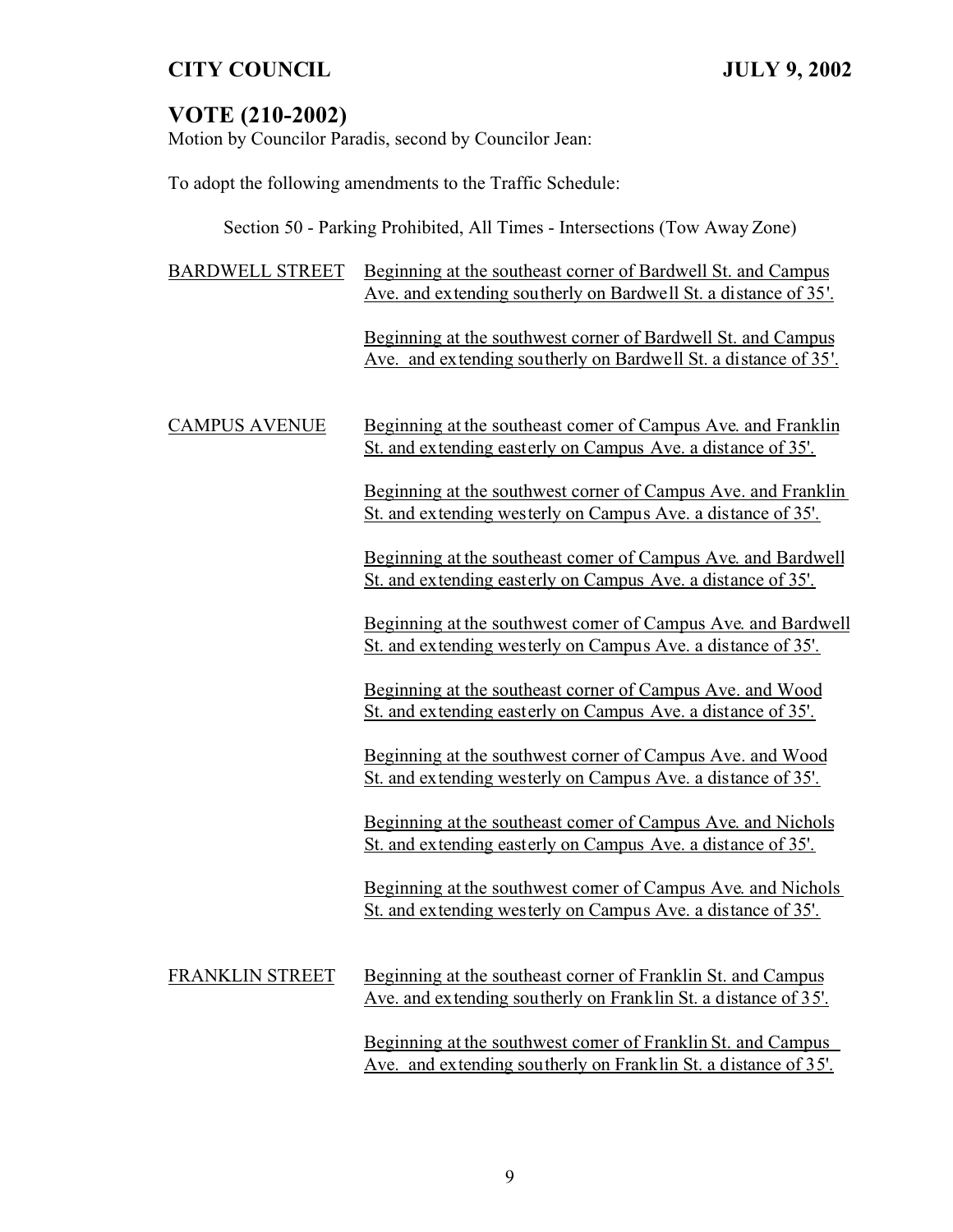| NICHOLS STREET | Beginning at the southeast corner of Nichols St. and Campus<br>Ave. and extending southerly on Nichols St. a distance of 35'. |
|----------------|-------------------------------------------------------------------------------------------------------------------------------|
|                | Beginning at the southwest corner of Nichols St. and Campus<br>Ave. and extending southerly on Nichols St. a distance of 35'. |
| D STREET       | Beginning at the southeast corner of Wood St. and Campus<br>Ave. and extending southerly on Wood St. a distance of 35'.       |
|                | Beginning at the southwest comer of Wood St. and Campus<br>Ave. and extending southerly on Wood St. a distance of 35'.        |

Note: (Additions are underlined; deletions are struck-out).

Passed - Vote 6-0

## **RATIFY ACTIONS REGARDING LIBERTY FESTIVAL**

# **VOTE (211-2002)**

Motion by Councilor Philippon , second by Councilor Jean:

To ratify the approvals issued by the City Administrator for the Liberty Festival activities and to grant a permit for an Outdoor Entertainment Event, as required by the City Code of Ordinances, Chapter 10, Article 1, Section 10-3, to the Liberty Festival Committee for outdoor music concerts for the annual Festival to be held at Veteran's Memorial Park on July 4, 2002, contingent upon positive recommendations from the Police Department, Fire Department and Code/Health Officer regarding compliance with all regulations, and compliance with all City ordinances, and to approve the request for use of city services from the Liberty Festival Committee as outlined on the attached sheet. Passed - Vote 6-0

## **TRANSFER OF FORFEITURE FUNDS**

# **VOTE (212-2002)**

Motion by Councilor Philippon, second by Councilor Jean:

That pursuant to Title 15, Maine Revised Statutes Annotated, Section 5824(3) and Section 5822(4)(A), the City Council hereby acknowledges and approves of the transfer of \$508.00, or any portion thereof, in the case of State of Maine vs. Michael Squillace, No. CR-02-Criminal Forfeiture. Being funds forfeited pursuant to court process. It is further acknowledged that these funds shall be credited to the 'City of Lewiston Drug Enforcement Program', funds to be deposited in Account No. 590-3514050 at People's Heritage Bank. Passed - Vote 6-0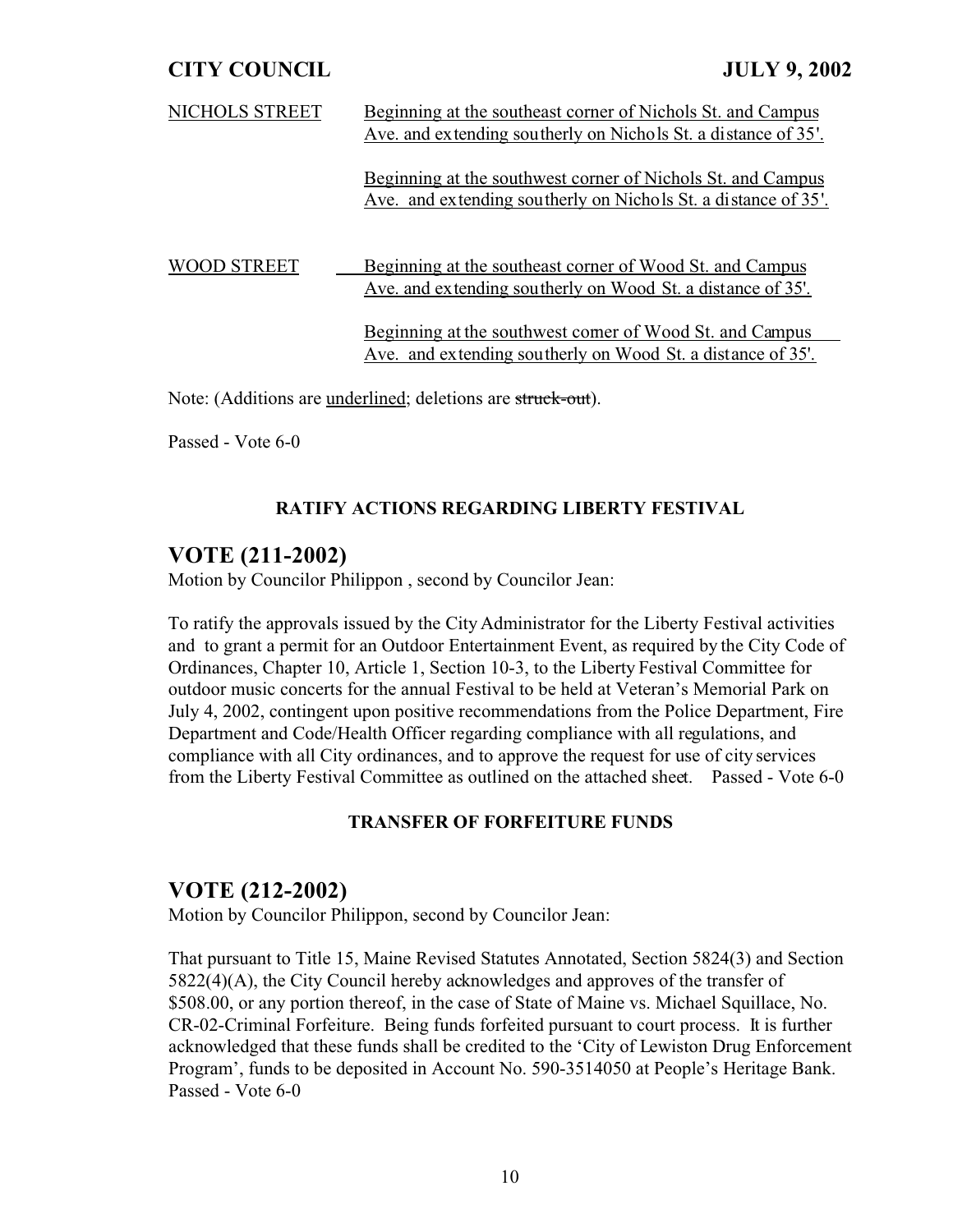#### **LEWISTON MILL REDEVELOPMENT CORPORATION REPORT**

Councilor Rousseau stated the LMRC Board is working to structure a new Limited Liability Corporation to put the Mill into private hands. Councilor Paradis stated the Resolution regarding the Bates Mill Complex that was approved last month by Council was not well received by the LMRC Board.

#### **REPORT FROM THE SCHOOL COMMITTEE**

Councilor Samson was not present at this meeting due to his resignation. No report was presented at this time.

#### **OTHER BUSINESS**

Development Director Greg Mitchell updated the Council on the Walmart Development project. The issue of the truck entrance has been resolved and the entrance will be relocated to Goddard Road and will direct the truck traffic more into the industrial area rather than the residential area. The Mayor commended everyone involved with that decision.

## **EXECUTIVE SESSION**

# **VOTE (213-2002)**

Motion by Councilor Bernier, second by Councilor Paradis:

To enter into executive session to review an application submitted under MRSA Title 36, section  $841(2)$ . Passed - Vote 6-0

Executive Session began at 8:20pm and ended at 8:35pm.

# **VOTE (214-2002)**

Motion by Councilor Bernier, second by Councilor Paradis:

To deny the application submitted under MRSA Title 36, section 841(2).

Passed - Vote 4-0-2 (Councilors O'Brien and Jean were absent from the room during this vote.)

# **VOTE (215-2002)**

Motion by Councilor Rousseau, second by Councilor Paradis:

To enter into executive session to discuss and consult with the City Attorney on the City's rights and responsibilities regarding the property at 49 Main Street.

Passed - Vote 4-0-2 (Councilors O'Brien and Jean were absent from the room during this vote.) Executive session began at 8:40pm and ended at 9:10pm.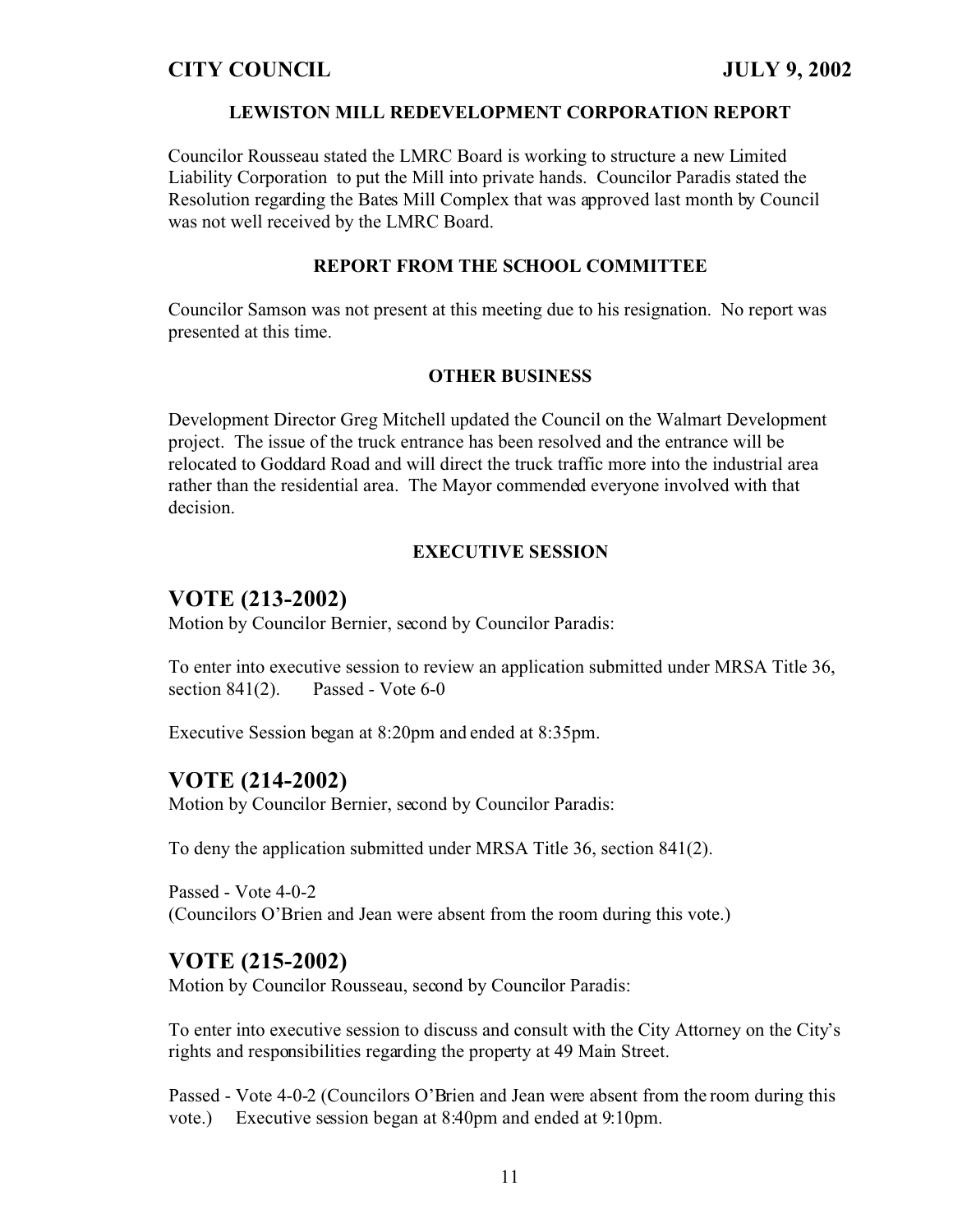#### **CONDEMNATION ORDER FOR EMINENT DOMAIN PROCEEDINGS FOR 49 MAIN STREET - CONTINUED**

Councilor Rousseau stated that he is in support of improving the gateways, but recommends finding another method to do so, other than the eminent domain process.

# **VOTE (216-2002)**

Motion by Councilor O'Brien, second by Councilor Philippon:

To approve the Condemnation Order for eminent domain proceedings for 49 Main Street:

WHEREAS, proper notice having been given pursuant to 23 M.R.S.A. § 3022, as shown by the certificate of the City Clerk which has been filed by and with the City Clerk;

WHEREAS, the municipal officers having given due consideration to the matters presented to them, including without limitation the existence of public exigency and whether the City is unable to purchase such property at a price which the council deems reasonable; it therefore

RESOLVED, that the City Council hereby ratifies the City Clerk's giving of written notice of the Council's intentions by posting and mailing of notices on its behalf as required by statute and by Maine law; and it is therefore

ORDERED, that the municipal officers of City of Lewiston, having determined that a public exigency exists for the taking of the property described below; that the purpose of the taking is for the construction of a park with or without public monuments or amenities for civic beautification and /or pedestrian access location; and that the City is unable to purchase the property described below at what the municipal officers deem a reasonable valuation, and acting pursuant to the authority vested in the City by 30-A M.R.S.A. §3101, DO HEREBY TAKE the following described property:

The property interest(s) of all persons or entities whatsoever, of any kind or nature, including without limitation the fee interest, and any and all legal and equitable title to any interest in and to the property located at the corner of Lincoln Street and Main Street in Lewiston, County of Androscoggin, and State of Maine, and bounded and described as follows:

Certain lots or parcels of land, with the buildings thereon, situated in the City of Lewiston, County of Androscoggin, and State of Maine, bounded and described as follows:

PARCEL ONE: Situated on the Southerly side of Main Street, being lot numbered three (3) in block numbered two (2) situated on the Southerly side of Main Street, and commencing at the Northwest corner of the lot formerly bonded to Thompson and Young; thence running Westerly on Main Street twenty-five (25) feet and running back at right angles to Main Street Southerly, about eighty-four (84) feet on its Easterly side, and about seventy-eight (78) feet on its Westerly side. Excepting and reserving from the above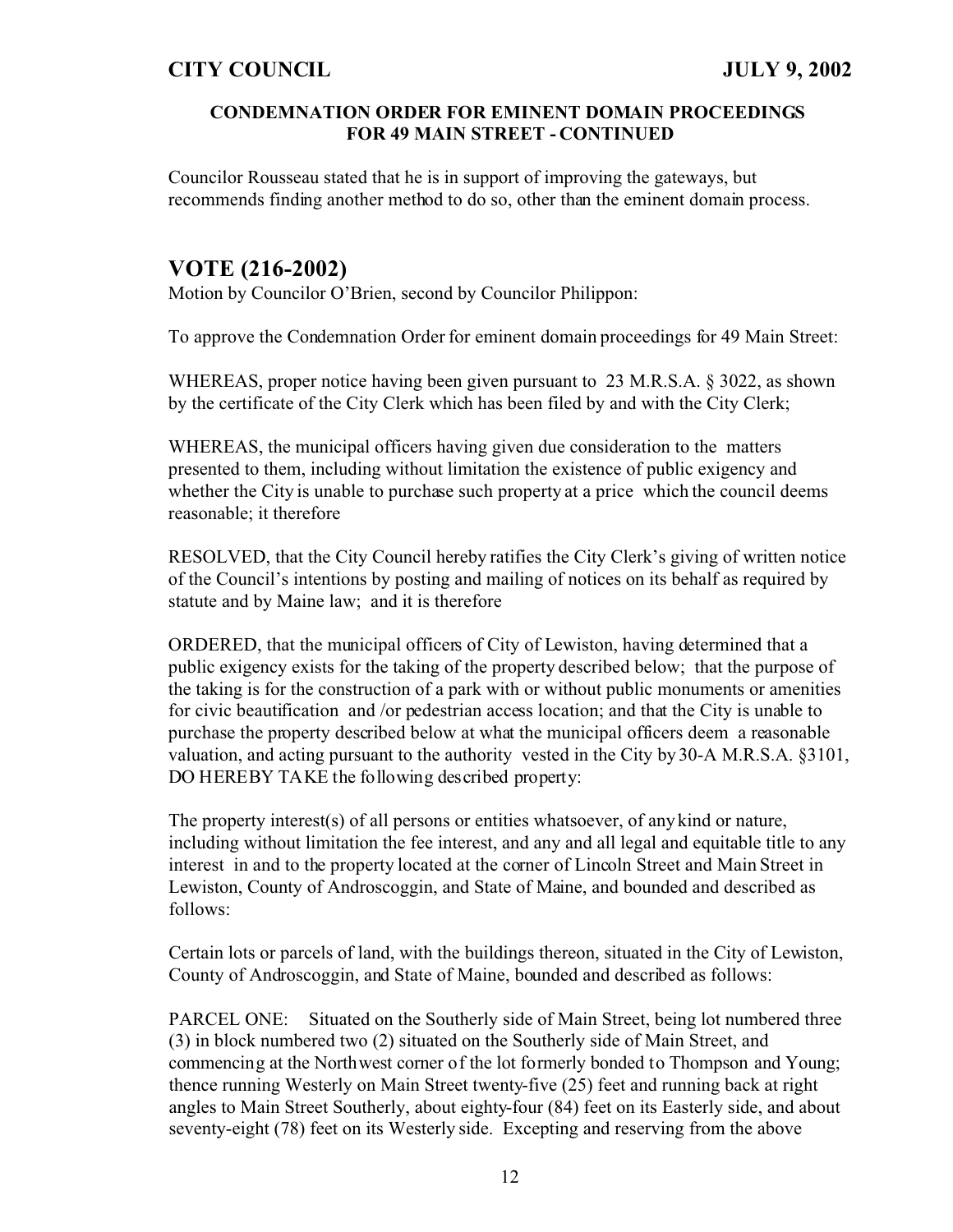described premises, a strip of land conveyed by George McClure to Michael McCarthy by deed of Warranty dated August 20, 1870, and recorded in the Androscoggin County Registry of Deeds at Book 62, Page 322.

Being the same premises conveyed to Roland R. Amlotte by deed of Cecile L. Gagne, Executrix of the Estate of Maurice O. LeBlanc dated February 21, 1978 and recorded in the Androscoggin County Registry of Deeds at Book 1321, Page 235.

PARCEL TWO: Shown on a Plan entitled "Plan of the Goss Property Corner of Lincoln and Main Streets, Lewiston, Maine, dated April 26, 1930, Scale 1 in. = 20 feet" made by George H. Barron, Civil Engineer, Lewiston, Maine, in accordance with the blue print recorded in the Androscoggin County Registry of Deeds, Book 400, Page 463, and bounded and described as follows according to said Plan: Beginning at a granite monument at the intersection of the Southerly line of Main Street with the Easterly line of Lincoln Street; thence Southerly by the Easterly line of said Lincoln Street, eighty-one (81) feet to the Northerly line of land now or formerly of Raphael Nicolas; thence Easterly at right angles to said Lincoln Street by said Northerly line of said land now or formerly of said Raphael Nicolas, ninety-one and ninety-four hundredths (91.94) feet to Railroad Alley, so-called; thence Northerly by the Westerly line of said Railroad Alley, sixteen and two hundredths (16.02) feet to the Southeasterly corner of land now or formerly of Alice McNamara; thence westerly by said Alice McNamara's Southerly line, twenty-five and seven-tenths (25.7) feet; thence Northerly by said Alice McNamara's Westerly line, said line being at right angles to said Main Street, seventy-eight and eighty-one hundredths (78.81) feet to said Southerly line of said Main Street; thence Westerly by said Southerly line of said Main Street, fifty (50) feet to the point of beginning.

The above referred to Plan of the Goss Property is recorded in said Registry of Deeds, Book of Plans, Volume 2, Book 5, Page 227.

There is excepted from the above described premises that certain small part or portion thereof which was conveyed by said Robert K. Cook, Jr., to the inhabitants of the City of Lewiston by Quit Claim Deed which was undated but which was acknowledged on October 24, 1969 and recorded in said Registry of Deeds, Book 1010, Page 144, said Deed stating that it conveyed one hundred seventy-eight (178) square feet of land.

Being the same premises conveyed to Roland R. Amlotte by warranty deed of Walter C. Sylvester and Esther E. Sylvester dated July 26, 1982 and recorded in the Androscoggin County Registry of Deeds at Book 1590, Page 234.

The said property interests are, prior to the time of this taking, vested in the following owners of record, and the amount of damages determined by the municipal officers to be just compensation for such property or interests taken: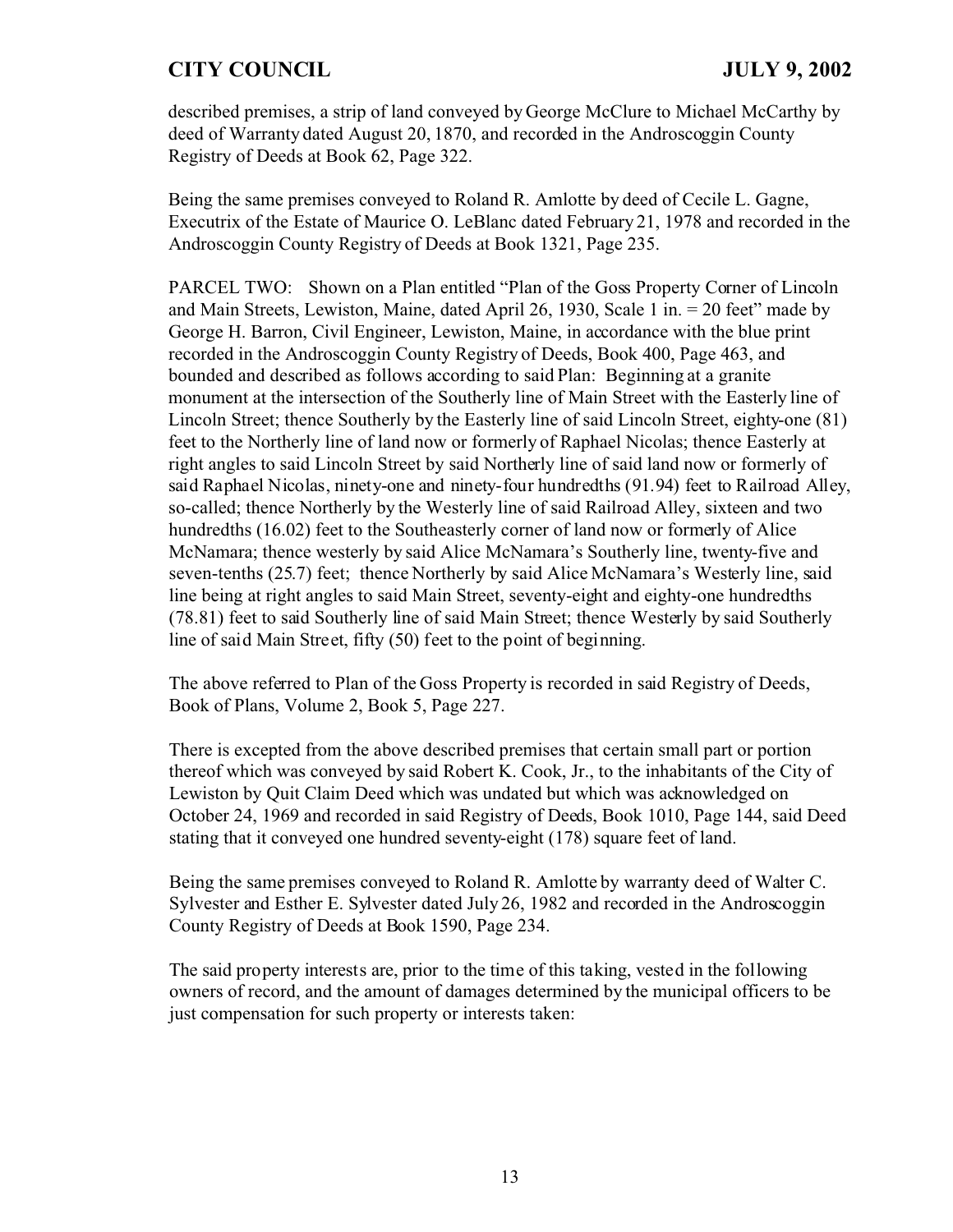| <b>NAME</b>                                    | NATURE OF INTEREST               | VALUE                                             |
|------------------------------------------------|----------------------------------|---------------------------------------------------|
| Roland R. Amlotte                              | Fee Interest                     | \$160,000 less outstanding<br>balance on mortgage |
| United Kingfield Bank                          | Mortgage, Assignment of<br>Rents | outstanding balance on<br>mortgage note           |
| Peter Koutsikos                                | Lessee, Optionee                 | \$0                                               |
| Frank Morgan d/b/a<br>Captain Morgan's Tattoos | Tenant                           | \$0                                               |

Passed - Vote 4-2 (Councilors Paradis and Rousseau opposed.) At this point, Councilor Bernier stated that she wanted to change her vote. The Mayor then asked for a show of hands again regarding this issue.

The vote was 3-3 (Councilors Philippon, O'Brien and Jean in favor; Councilors Bernier, Paradis and Rousseau opposed.). This was a tie vote, and per the City Charter requirements, the Mayor votes only in the case of a tie. The Mayor voted in the affirmative, so the final Vote was 4-3 (The Mayor, Councilors Philippon, O'Brien and Jean in favor and Councilors Bernier, Paradis and Rousseau opposed.)

#### **AMENDMENT TO LINCOLN STREET SIDEWALK ENHANCEMENT PROJECT**

## **VOTE (217-2002)**

Motion by Councilor Jean, second by Councilor Paradis:

To authorize the Purchasing Agent to seek an amendment to the contract with Richardson & Associates for the Lincoln Street Sidewalk Enhancement Project that will incorporate the design and preparation of specifications for the Park, pending approval from the Finance Committee. Passed - Vote 6-0

#### **AUTHORIZATION OF FUNDING FOR 49 MAIN STREET PROJECT**

## **VOTE (218-2002)**

Motion by Councilor Philippon, second by Councilor Jean:

Ordered, that upon recommendation of the City Administrator and Finance Director, the City Council hereby approves a transfer of \$500,000.00 from the FY 2003 Bond Issue for the Mill 4 Service Entrance to the Acquisitions and Demolitions account, to be used for the 49 Main Street project. Passed - Vote 5-1 (Councilor Rousseau.)